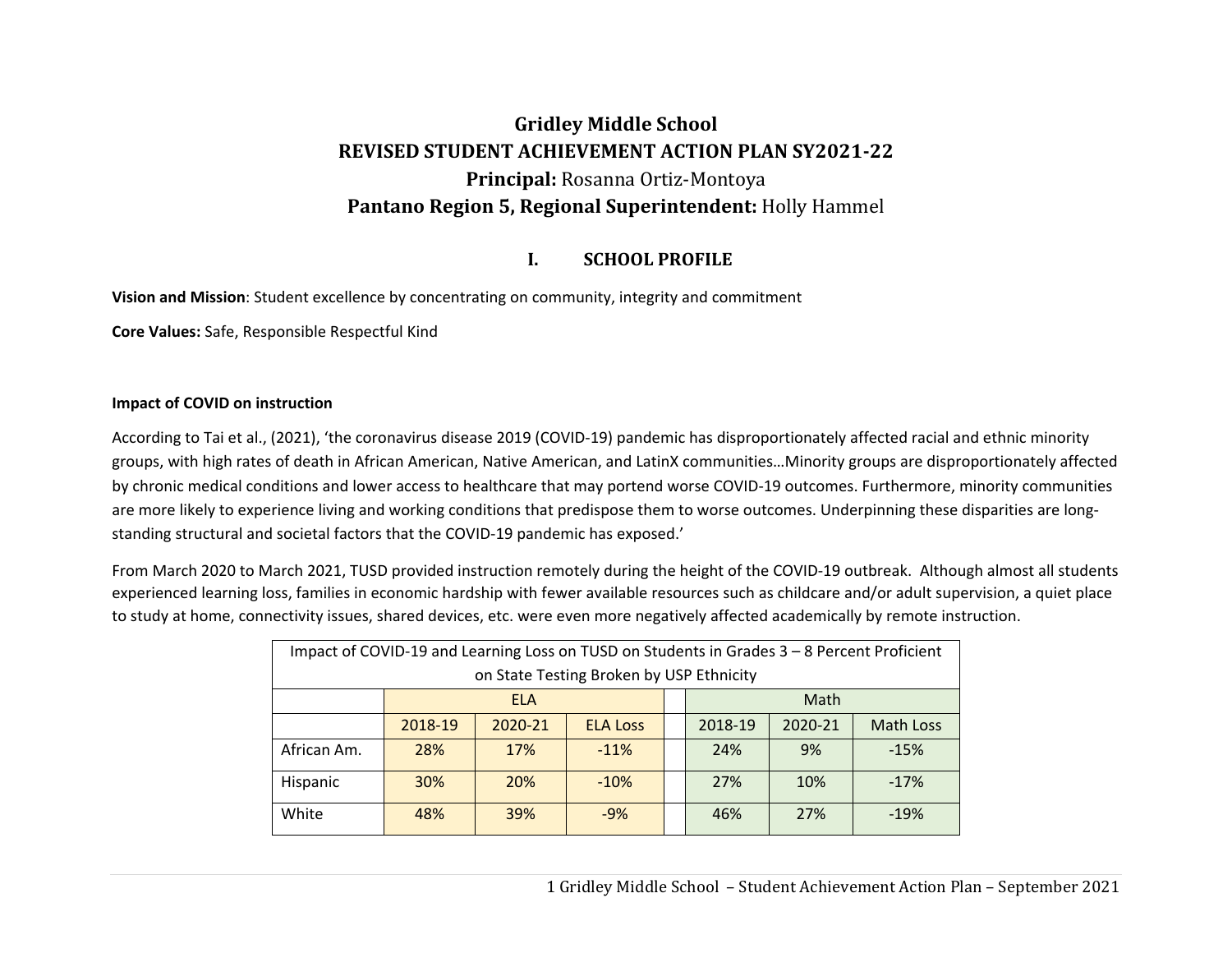#### **Estimated Time to Reach a C Letter Grade**

The current ADE school grade is a D. The state has initiated a new state test and has also adjusted the state accountability model. The impact of these changes is unknown and consequently, the estimated time to improve the state letter grade determination may need some flexibility. The academic goals for subgroups and for the entire school are both realistic and rigorous. With these state considerations in mind, the estimated time for Gridley to increase its letter grade from a D to a C could be one year or two years depending on changes to the test and the letter grade model.

## **Student Profile:**

| <b>White</b>    | African            | Hispanic | <b>Native</b> | <b>Asian</b> | <b>Multi-Racial</b> | <b>Total Number</b> |
|-----------------|--------------------|----------|---------------|--------------|---------------------|---------------------|
|                 | American           |          | American      | American     |                     | of Students         |
| 273             | 35                 | 272      |               | 22           | 45                  | 652                 |
| English         | <b>Exceptional</b> |          |               |              |                     |                     |
| Language        | <b>Education</b>   |          |               |              |                     |                     |
| <b>Learners</b> | <b>Students</b>    |          |               |              |                     |                     |
| 19              | 120                |          |               |              |                     |                     |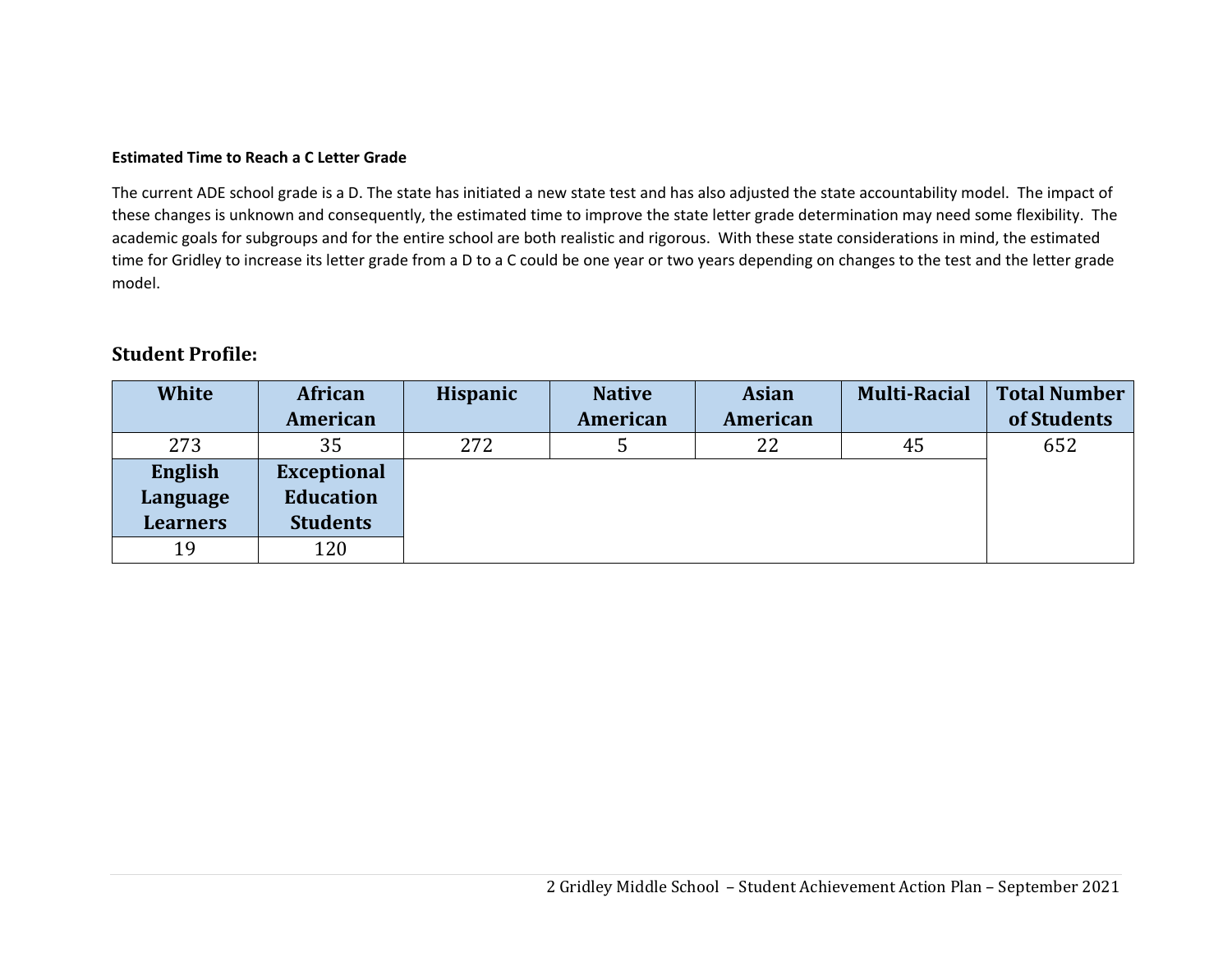#### **Limitations of 2020‐21 AzM2 data as a comparison to other years**

 $\Gamma$ 

When reviewing the findings from state testing during remote instruction and COVID‐19, please note that participation rates among students taking the state assessment were so low, especially in high school, that caution is needed when drawing conclusions about student performance at the district level and statewide. It is recommended against making a simple comparison to prior years' performance data because of the instructional challenges caused by COVID‐19, low student educational engagement/participation rates, and family trauma. Both at the district and the state level, learning loss is evident, especially among our youngest grades. TUSD had only a 57% participation rate for state testing and so the data may or may not be representative of the district as a whole.

| AzMERIT Difference in ELA Percent Passing Comparison of TUSD and the State<br>by Grade and Subject |         |                 |         |                 |  |                 |              |  |  |
|----------------------------------------------------------------------------------------------------|---------|-----------------|---------|-----------------|--|-----------------|--------------|--|--|
|                                                                                                    |         | <b>ELA 2019</b> |         | <b>ELA 2021</b> |  | <b>ELA Loss</b> |              |  |  |
| Grade                                                                                              | TUSD %  | State %         | TUSD %  | State %         |  | <b>TUSD</b>     | <b>State</b> |  |  |
|                                                                                                    | Passing | Passing         | Passing | <b>Passing</b>  |  |                 |              |  |  |
| 3                                                                                                  | 38%     | 46%             | 21%     | 35%             |  | $-17%$          | $-11%$       |  |  |
| 4                                                                                                  | 40%     | 51%             | 29%     | 44%             |  | $-11%$          | $-7%$        |  |  |
| 5                                                                                                  | 43%     | 52%             | 32%     | 45%             |  | $-11%$          | $-7%$        |  |  |
| 6                                                                                                  | 27%     | 42%             | 19%     | 35%             |  | $-8%$           | $-7%$        |  |  |
| $\overline{7}$                                                                                     | 26%     | 41%             | 19%     | 38%             |  | $-7%$           | $-3%$        |  |  |
| 8                                                                                                  | 24%     | 38%             | 17%     | 35%             |  | $-7%$           | $-3%$        |  |  |
| 9                                                                                                  |         |                 |         |                 |  |                 |              |  |  |
| 10                                                                                                 |         |                 | 19%     | 32%             |  |                 |              |  |  |
| 11                                                                                                 |         |                 |         |                 |  |                 |              |  |  |

| AzMERIT Difference in MATH Percent Passing Comparison of TUSD and the<br>State by Grade and Subject |                  |         |                  |         |  |             |              |  |
|-----------------------------------------------------------------------------------------------------|------------------|---------|------------------|---------|--|-------------|--------------|--|
|                                                                                                     | <b>MATH 2019</b> |         | <b>MATH 2021</b> |         |  | Math Loss   |              |  |
| Grade                                                                                               | TUSD %           | State % | TUSD %           | State % |  | <b>TUSD</b> | <b>State</b> |  |
|                                                                                                     | Passing          | Passing | Passing          | Passing |  |             |              |  |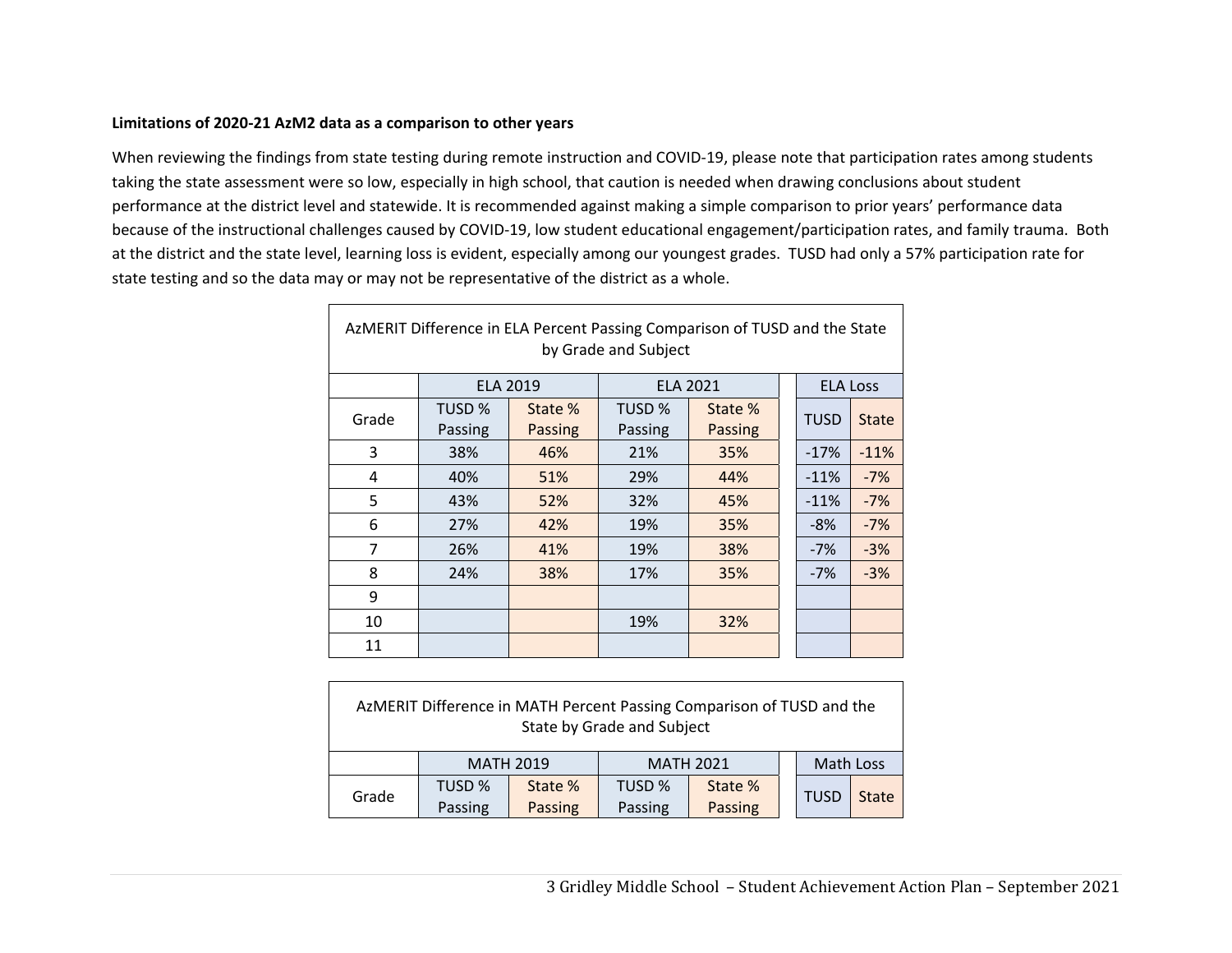| 3      | 42% | 51% | 18% | 36% | $-24%$ | $-15%$ |
|--------|-----|-----|-----|-----|--------|--------|
| 4      | 36% | 48% | 16% | 34% | $-20%$ | $-14%$ |
| 5      | 36% | 46% | 16% | 31% | $-20%$ | $-15%$ |
| 6      | 23% | 41% | 8%  | 29% | $-15%$ | $-12%$ |
| 7      | 22% | 38% | 12% | 30% | $-10%$ | $-8%$  |
| 8      | 18% | 32% | 9%  | 26% | $-9%$  | $-6%$  |
| Alg I  |     |     |     |     |        |        |
| Geom   |     |     | 13% | 26% |        |        |
| Alg II |     |     |     |     |        |        |

## **3 Years of AzMERIT Percent Proficiency by Grade**

| 3 Years of AzMERIT Math Percent Proficiency by Grade |                           |                     |                           |                       |                                          |                                                                               |                              |                             |                           |
|------------------------------------------------------|---------------------------|---------------------|---------------------------|-----------------------|------------------------------------------|-------------------------------------------------------------------------------|------------------------------|-----------------------------|---------------------------|
|                                                      | $\omega$<br>O<br>∼<br>201 | $\sim$<br>ত<br>2017 | $\infty$<br>O<br>∼<br>201 | $\omega$<br>O<br>2018 | $\overline{ }$<br>$\overline{5}$<br>2018 | $\infty$<br>O<br>$\infty$<br>$\mathbf{\mathbf{\mathsf{H}}}$<br>$\overline{5}$ | $\omega$<br>$\sigma$<br>2019 | $\overline{ }$<br>O<br>2019 | $\infty$<br>O<br>თ<br>201 |
| State Avg                                            | 41%                       | 34%                 | 29%                       | 43%                   | 36%                                      | 31%                                                                           | 41%                          | 38%                         | 32%                       |
| District Avg                                         | 21%                       | 20%                 | 13%                       | 24%                   | 20%                                      | 21%                                                                           | 23%                          | 22%                         | 18%                       |
| Gridley                                              | 26%                       | 38%                 | 17%                       | 34%                   | 33%                                      | 39%                                                                           | 33%                          | 29%                         | 22%                       |

| 3 Years of AzMERIT ELA Percent Proficiency by Grade |                                             |               |                           |                                                                            |                                                      |                       |                                                                      |                                       |                       |
|-----------------------------------------------------|---------------------------------------------|---------------|---------------------------|----------------------------------------------------------------------------|------------------------------------------------------|-----------------------|----------------------------------------------------------------------|---------------------------------------|-----------------------|
|                                                     | $\omega$<br>פ<br>$\mathbf -$<br>O<br>$\sim$ | ∼<br>ō<br>201 | $\infty$<br>Ğ<br>∼<br>201 | $\omega$<br>פ<br>$\infty$<br>$\overline{\phantom{0}}$<br>$\circ$<br>$\sim$ | $\overline{\phantom{0}}$<br>פ<br>$\infty$<br>H<br>20 | $\infty$<br>Ğ<br>2018 | $\Omega$<br>$\circ$<br>$\sigma$<br>$\mathbf{\overline{d}}$<br>$\sim$ | $\overline{\phantom{0}}$<br>פ<br>2019 | $\infty$<br>O<br>2019 |
| State Avg                                           | 41%                                         | 44%           | 34%                       | 39%                                                                        | 45%                                                  | 39%                   | 42%                                                                  | 41%                                   | 38%                   |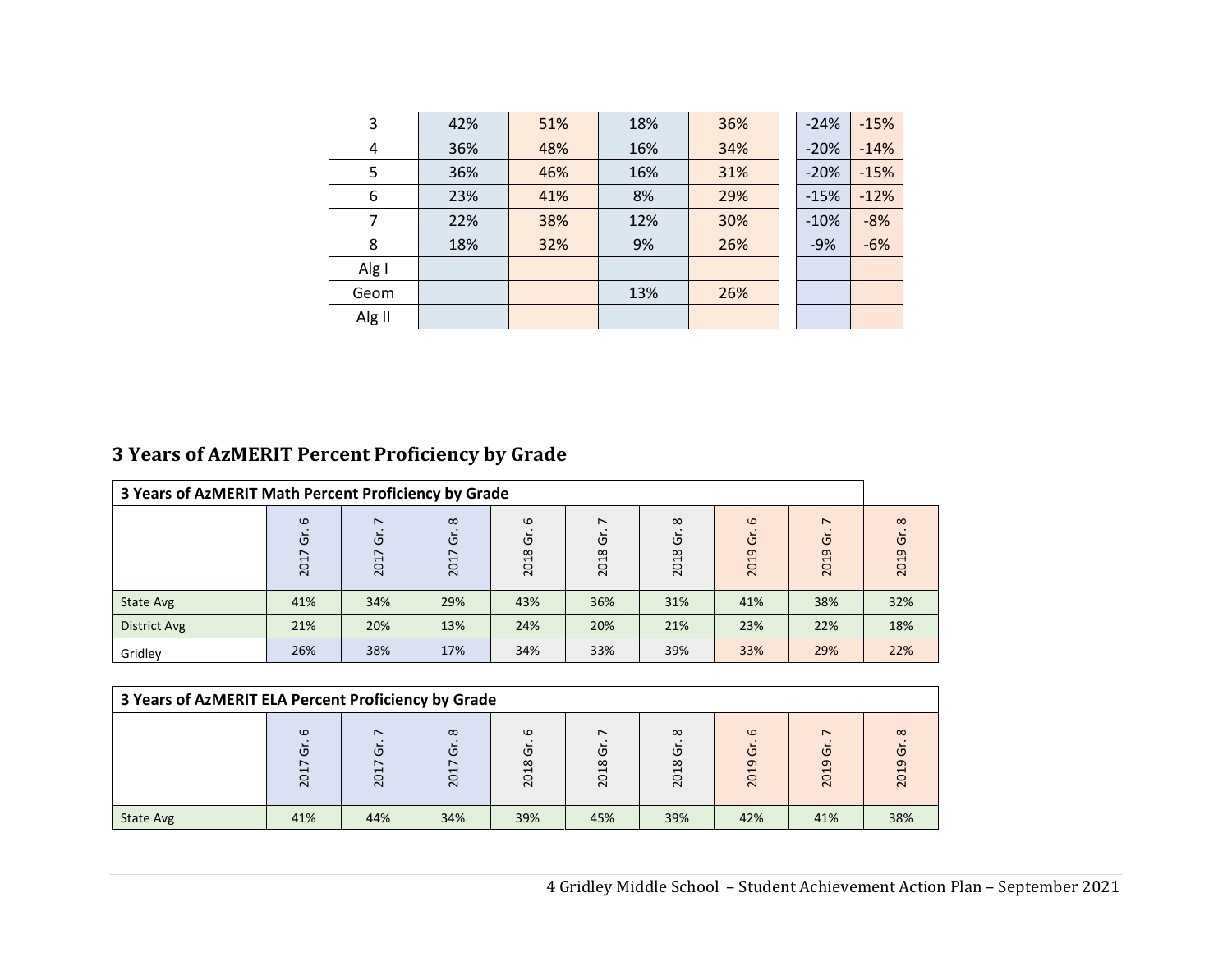| <b>District Avg</b> | 26% | 30% | 21% | 23% | 31% | 24% | 27% | 26% | 24% |
|---------------------|-----|-----|-----|-----|-----|-----|-----|-----|-----|
| Gridley             | 28% | 40% | 28% | 31% | 39% | 36% | 33% | 29% | 20% |

| <b>2018-19 AzMERIT Percent Proficiency</b><br><b>Broken Out by USP Ethnicity</b> |      |            |  |  |  |  |  |
|----------------------------------------------------------------------------------|------|------------|--|--|--|--|--|
| <b>USP Ethnicity</b>                                                             | Math | <b>ELA</b> |  |  |  |  |  |
| White                                                                            | 36%  | 36%        |  |  |  |  |  |
| African Am.                                                                      | 20%  | 21%        |  |  |  |  |  |
| <b>Hispanic</b>                                                                  | 20%  | 18%        |  |  |  |  |  |
| Native Am.                                                                       | ΝA   | ΝA         |  |  |  |  |  |
| Asian-Pl                                                                         | 38%  | 24%        |  |  |  |  |  |
| 40%<br>Multi-Racial<br>41%                                                       |      |            |  |  |  |  |  |
| ΔIΙ                                                                              | 28%  | 27%        |  |  |  |  |  |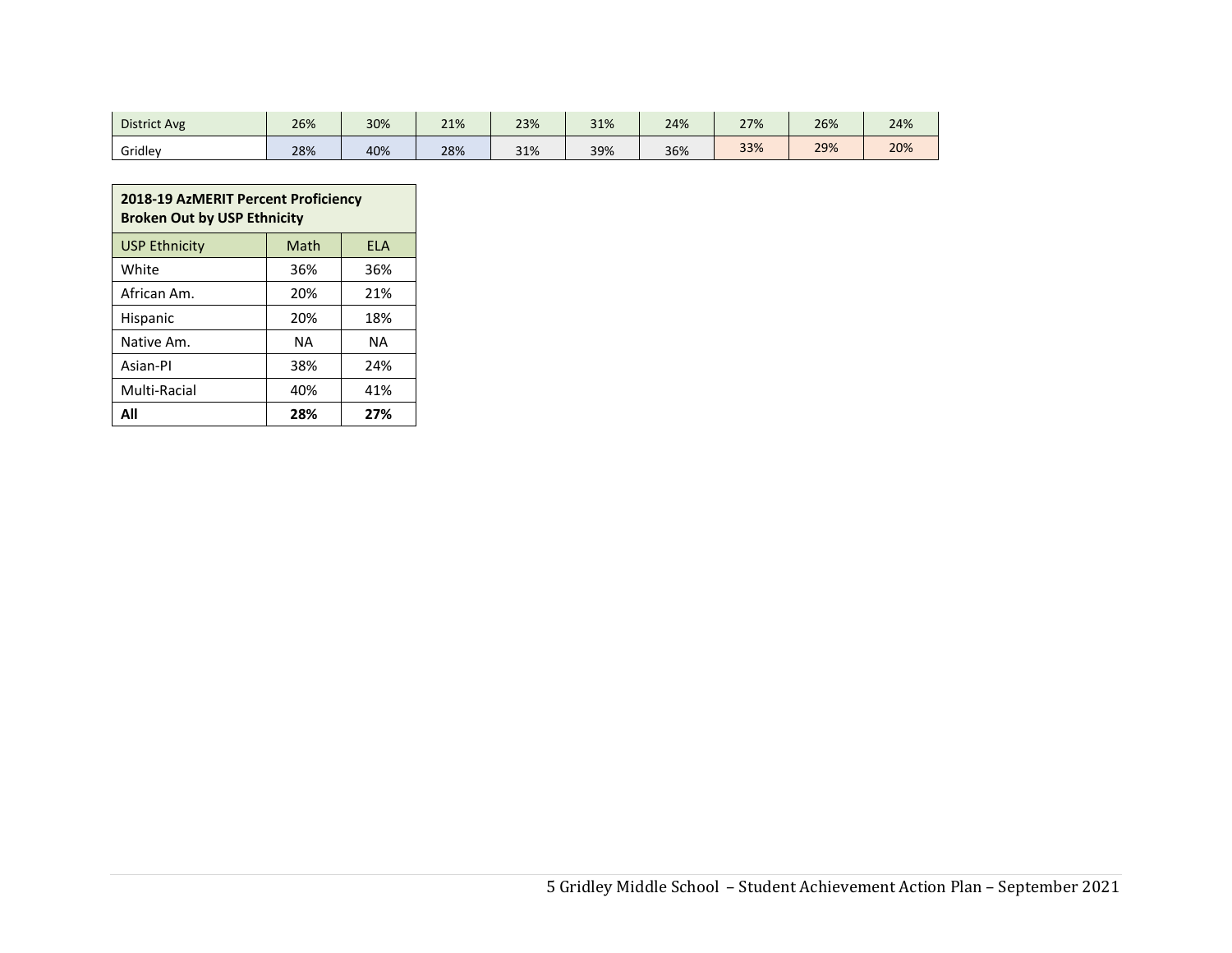#### **A. GAPS IN STUDENT OUTCOMES**

Based on data analysis, Gridley Middle School has identified the following gaps in areas of student outcomes. For each, Gridley Middle School provides a description of the gaps, including the desired state, the current reality, and an explanation of the identified gaps.

#### **Achievement Gap is heavily influenced by SES**

The persistence of the achievement gap between White students compared to African American and Latino students has been an ongoing and perplexing issue in school improvement. Studies such as Reardon & Portilla (2016) and von Hippel et al., (2018) have demonstrated that academic achievement gaps are established at kindergarten entry, are heavily influenced by SES, and remain stable across schooling.

Since the 1970's, schools have shown little or no progress in closing the academic gap in test score performance. (Stiefel et al., 2006) The continuing focus on this issue undermines our faith in public education to provide all students with an equitable and quality education. Confounding this issue is the assumption that academic advancement is based primarily on individual ability or achievement. This assumption appears to confirm implicitly that the capability and motivation of students of color, especially African American students, is somehow lacking. To the extent that people assume that the achievement gap is evidence of the limited academic capabilities and outcomes among students of color feeds implicit (and explicit) racism that permeates American society and schooling today. (Hawley &Freitas 2020, unpublished paper.) Many studies over the last two decades have argued that poverty continues to be the primary catalyst for the achievement gap and confirm Sean Reardon's recent statement (2019) that the racial "achievement gap" in standardized‐test scores shouldn't be considered a racial gap at all…Instead, it's more accurate to call it a "poverty gap."'

## **1. English Language Arts – ELA and Math (All Grades)**

## *Data Source: AZMERIT 18‐19 SY*

## **Current Reality:**

- 6th Grade ELA achievement for all students is at 33% (Proficient or Highly Proficient) in comparison to the State average of 42%.
- $\bullet$ 6<sup>th</sup> Grade Math achievement for all students is at 33% (Proficient or Highly Proficient) in comparison to the State average of 41%
- $\bullet$ 7th Grade ELA achievement for all students is at 29% (Proficient or Highly Proficient) in comparison to the State average 41%
- $\bullet$ 7<sup>th</sup> Grade Math achievement for all students is at 29% (Proficient or Highly Proficient) in comparison to the State average 38%
- $\bullet$ 8th Grade ELA achievement for all students is at 20% (Proficient or Highly Proficient) in comparison to the State average 38%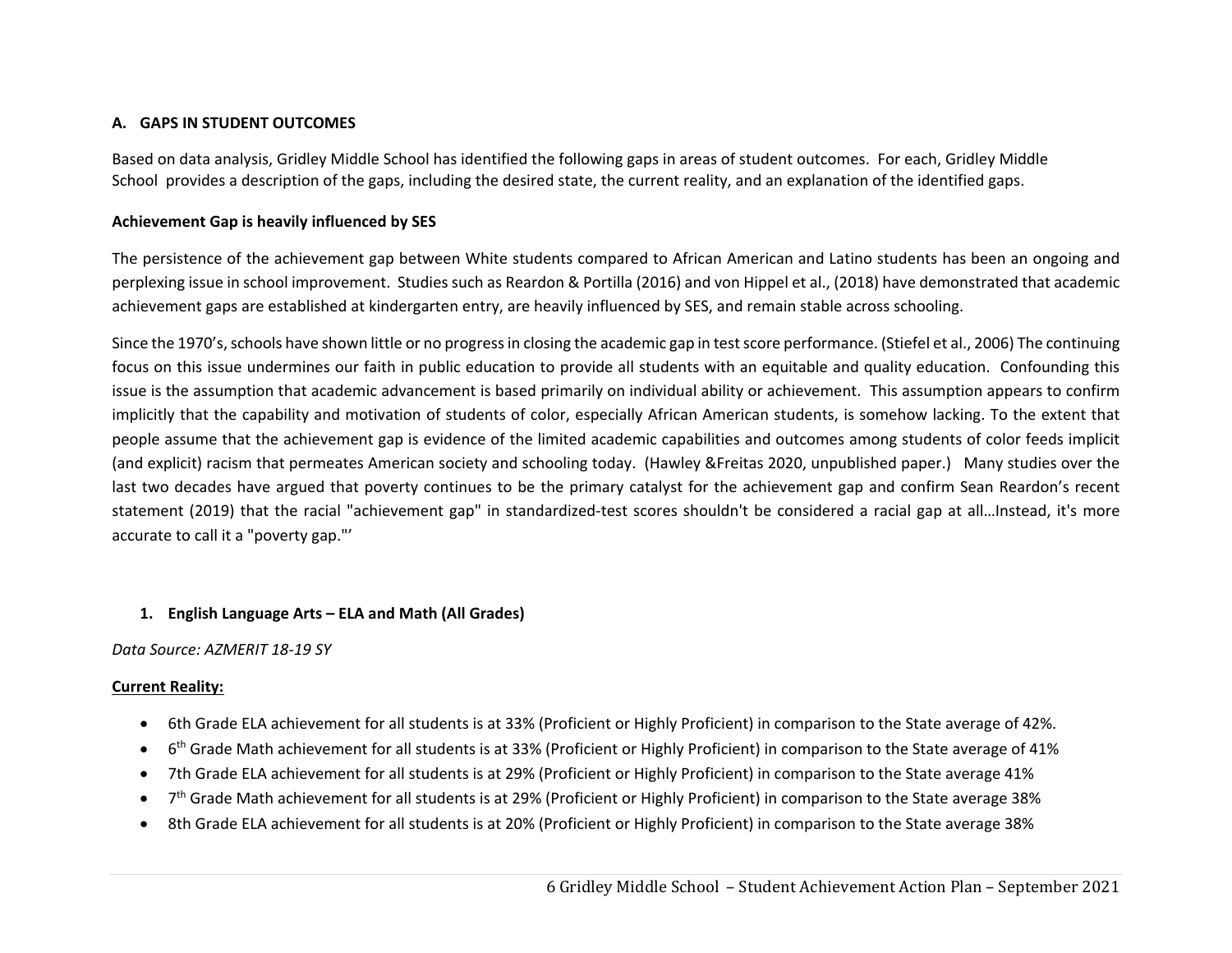$\bullet$ 8<sup>th</sup> Grade Math achievement for all students is at 22% (Proficient or Highly Proficient) in comparison to the State average 32%

## **2. ELA Underperforming Subgroup‐ Students who have a disability**

*Data Source: School City, TUSD SY 2020 Quarter 3 Benchmark 3, AZ Merit SY 2019* 

*Data Source: AZ M2 SY 2021* 

**Current Reality**: *94% of the subgroup student population is underperforming.*

**Desired State:** As a school we will improve student achievement of the underperforming subgroup in ELA by increasing overall proficiency by at least **20%** compared to AZ M2 spring 2021 scores

**Gap:** Of our Exceptional Education students with a disability sub‐group only **6%** shows growth from one year to the next, whereas, the rest of the student population has 31% showing growth in ELA. There is a 25% gap between this sub‐group and our total population in growth.

## **3. ELA Underperforming Subgroups‐ Students who are African American and students who are Hispanic**

*Data Source: AZ M2 SY 2021, AZ Merit SY 2018‐2019* 

**Current Reality:** *79% of the African American subgroup student population and 82% of the Hispanic subgroup student population is underperforming.* 

Desired State: As a school we will improve student achievement for our African American subgroup by increasing overall proficiency in ELA by at least **25%** compared to AZ M2 spring 2021 scores

Gap: 20% of our African American sub-group shows growth from one year to the next, whereas, the rest of the student population has 28% showing growth in ELA. There is a 8% gap between this sub-group and our total population.

The gap between White students and African American students in ELA is 15%. The gap between White and Hispanic students in ELA is 18%.

## **1. MATH Underperforming Subgroup‐ Students who have a disability**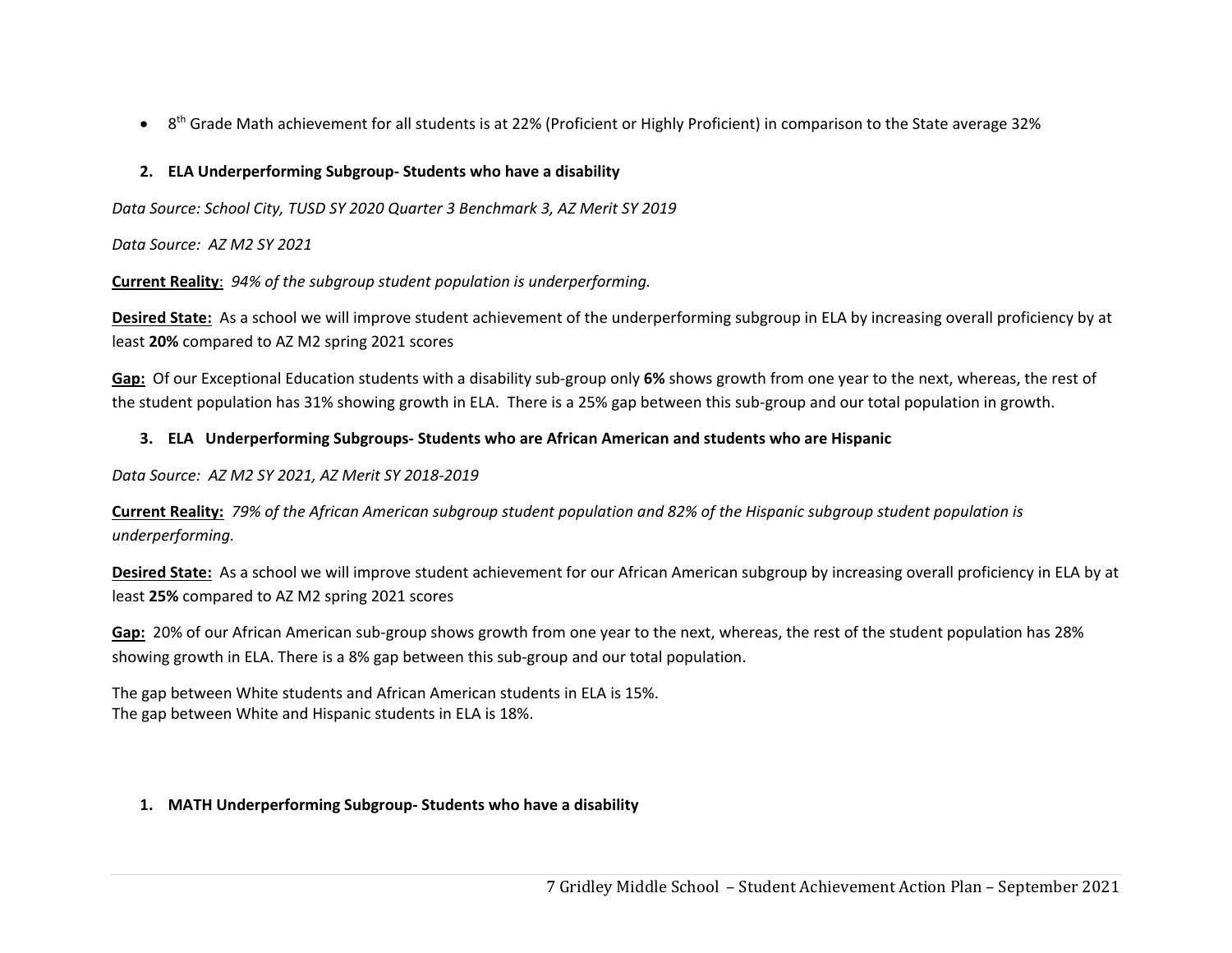*Data Source: School City, TUSD SY 2020 Quarter 3 Benchmark 3, AZ Merit SY 2019* 

**Current Reality:** *98% of the subgroup (students with a disability) student population is underperforming.*

**Desired State:** As a school we will improve student achievement for our students who have a disability subgroup by increasing overall proficiency in math by at least 20% compared to AZ M2 2021 spring scores

**Gap:** 2% of our students with a disability sub‐group shows growth from one year to the next, whereas, the rest of the student population has 18.3% showing growth in Math. There is a 16% gap between this sub‐group and our total population.

## *2.* **Math Underperforming Subgroup‐ Students who are African American and students who are Hispanic**

*Data Source: AZ M2 SY 2021, AZ Merit SY 2018‐2019* 

**Current Reality:** *98% of the subgroup student population is underperforming.*

*AZ Merit SY 2019 data shows 80% of the African American subgroup student population and 80% of the Hispanic subgroup student population is underperforming.* 

**Desired State:** As a school we will improve student achievement for our African American subgroup by increasing overall proficiency in Math by at least **25%** compared to AZ M2 spring 2021 scores

**Gap:** 2% of our African American sub‐group shows growth from one year to the next, whereas, the rest of the student population has 21% showing growth in Math. There is a 19% gap between this sub-group and our total population

The gap between White students and African American students is in Math 16%

The gap between White and Hispanic students in Math 16%.

## **B. SMART Improvement Goals**

Based on gaps identified in section A, above, Gridley Middle School developed SMART improvement goals designed to move Gridley Middle School students from the current reality to the desired state.

*1. Improvement Goal: Underperforming Sub‐group: students with a disability*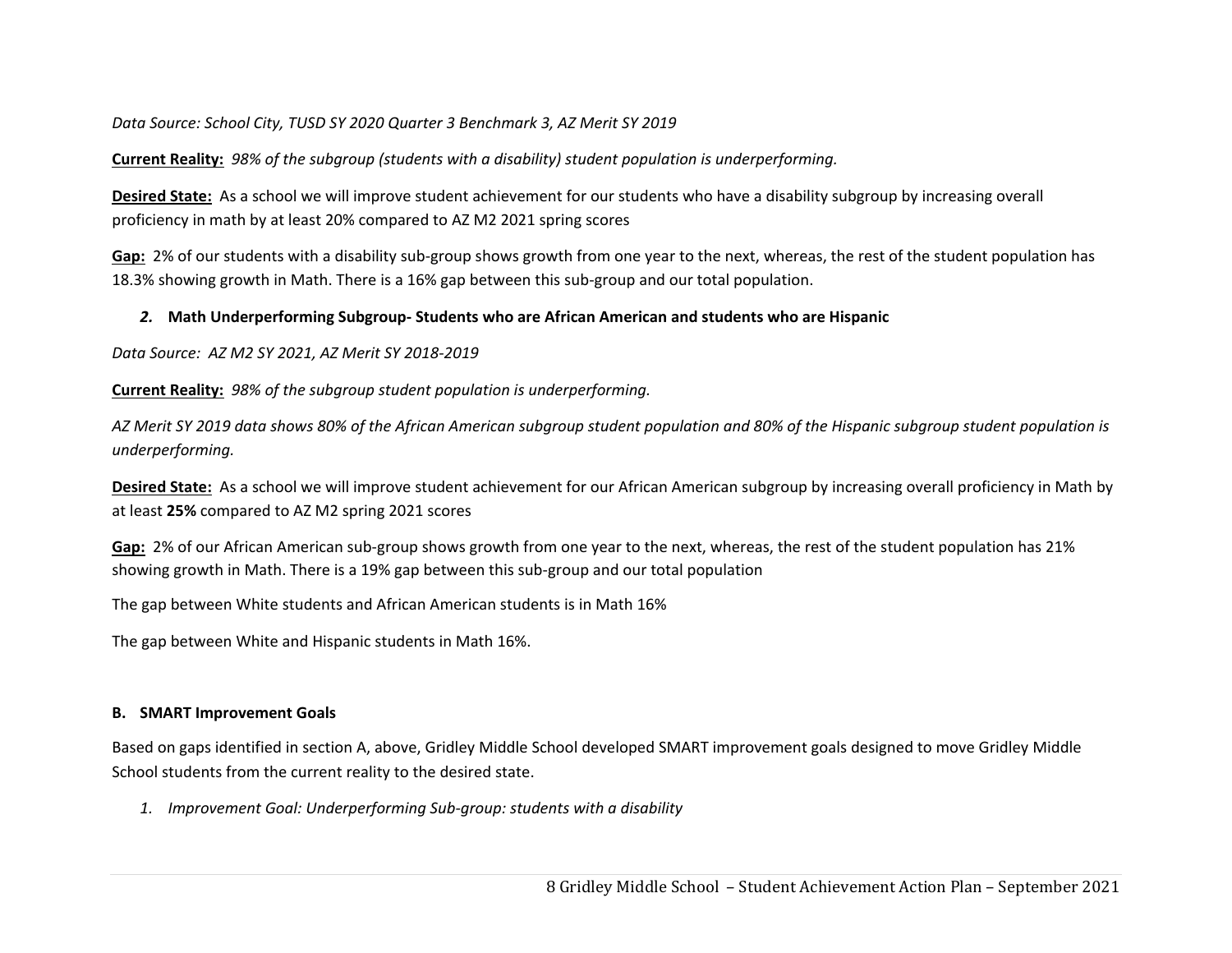Over the next year 10% of the underperforming subgroup: students with a disability will increase their scores from MP to PP, P or HP as measured in 2021‐22 SY on the state assessment (AASA)

*2. Achievement Gap Goal: Underperforming Sub‐group: African American (AA) students.* 

By 2024‐25, the achievement gap between White students and African American students will be reduced by 10% in ELA and Math as measured on the state assessment (AASA)

*3. Achievement Gap Goal: Underperforming Sub‐Group: Hispanic students (H) students*

By 2024‐25, the achievement gap between White students and Hispanic students will be reduced by 10% in ELA and Math as measured on the state assessment (AASA)

## **C. MOST EFFECTIVE AND FEASIBLE EVIDENCE‐BASED STRATEGIES**

After analyzing gaps and goals, Gridley Middle School reviewed multiple evidence‐based strategies and assessed each for potential effectiveness and feasibility. Achievement of the goals from section B, above, will be supported by the most effective and feasible evidence-based strategies, below.

## *1. Improvement Goal:*

**Strategy 1a:** Embed reading intervention classes in ELA across grade levels. Small group intervention focused on targeting specific ELA skills, focusing on students in identified subgroups.

**Strategy 1b:** *Content based PLCs to specifically plan and work through the teaching cycle for the specific subgroup within the improvement goal*

#### *2. Improvement Goal:*

**Strategy 2a:** Math intervention classes across grade levels for (AA) population.

**Strategy 2b:** Specific AE Math classes were made for the Sub‐group Student with a disability.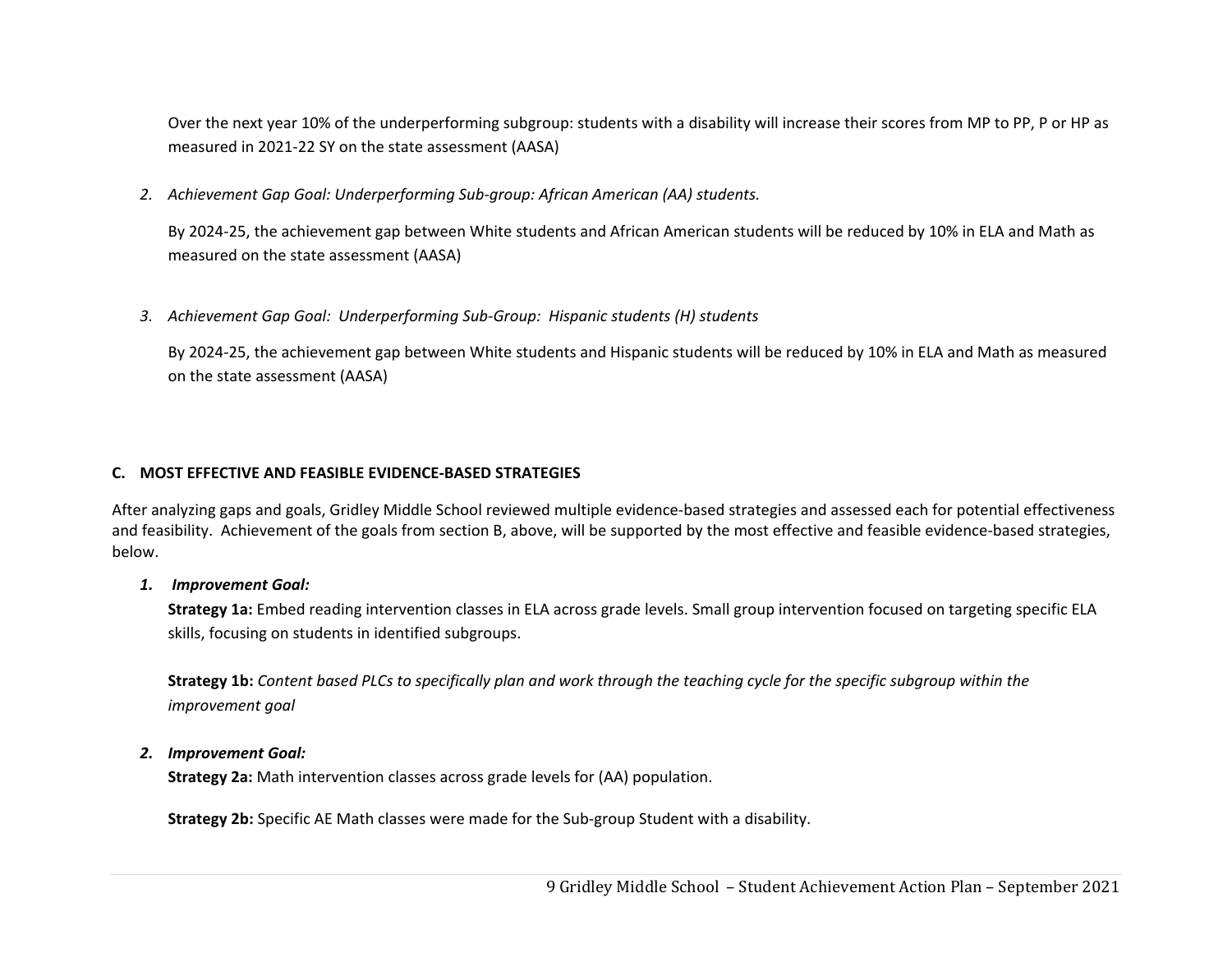Strategy 2c: Subgroup students with a disability are placed in an inclusion math class with co-teacher

**Strategy 2d:** Small group intervention focused on targeting specific math skills through Math Pathways and Pitfalls and iReady.

## *3. Subgroup Goal*

*Strategy: All Gridley staff are trained in strategies for serving a diverse student population. The list below are weekly actions taken to outreach and ensure services to identified subgroups.* 

MTSS Framework to ensure students have access to interventions and Tier 2 & Tier 3 including PBIS ELA and Math teachers provide a section of RTI to identified students Math Pathways and Pitfalls Implementation Small Group Intervention using SPARKS/ Culturally Relevant Pedagogy Specific outreach to subgroup families

## **D. ACTION STEPS TO IMPLEMENT & MONITOR STRATEGIES**

Below are detailed implementation and monitoring tasks for each evidence‐based strategy, including persons responsible, timelines, and needed resources.

## *1. Improvement Goal:*

Strategy 1a: Embed reading intervention classes in ELA across grade levels. Small group intervention focused on targeting specific ELA skills.

| <b>Tasks to Implement Strategy</b>                                                 | Person(s) to Carry Out Tasks  | <b>Timeline/Target Dates</b> | <b>Resources Needed</b>         |
|------------------------------------------------------------------------------------|-------------------------------|------------------------------|---------------------------------|
| Pull specific students from School<br>city forms to focus/target                   | <b>MTSS Facilitator</b>       | 9/24                         | <b>Reports from School city</b> |
| Place AA subgroup into<br>embedded Reading intervention<br>classes                 | Office manager and Counselors | 9/27                         | Synergy                         |
| <b>Report for Teachers containing</b><br>student specific goals and<br>information | AP & MTSS Facilitator         | 9/27                         | Content PLC Time                |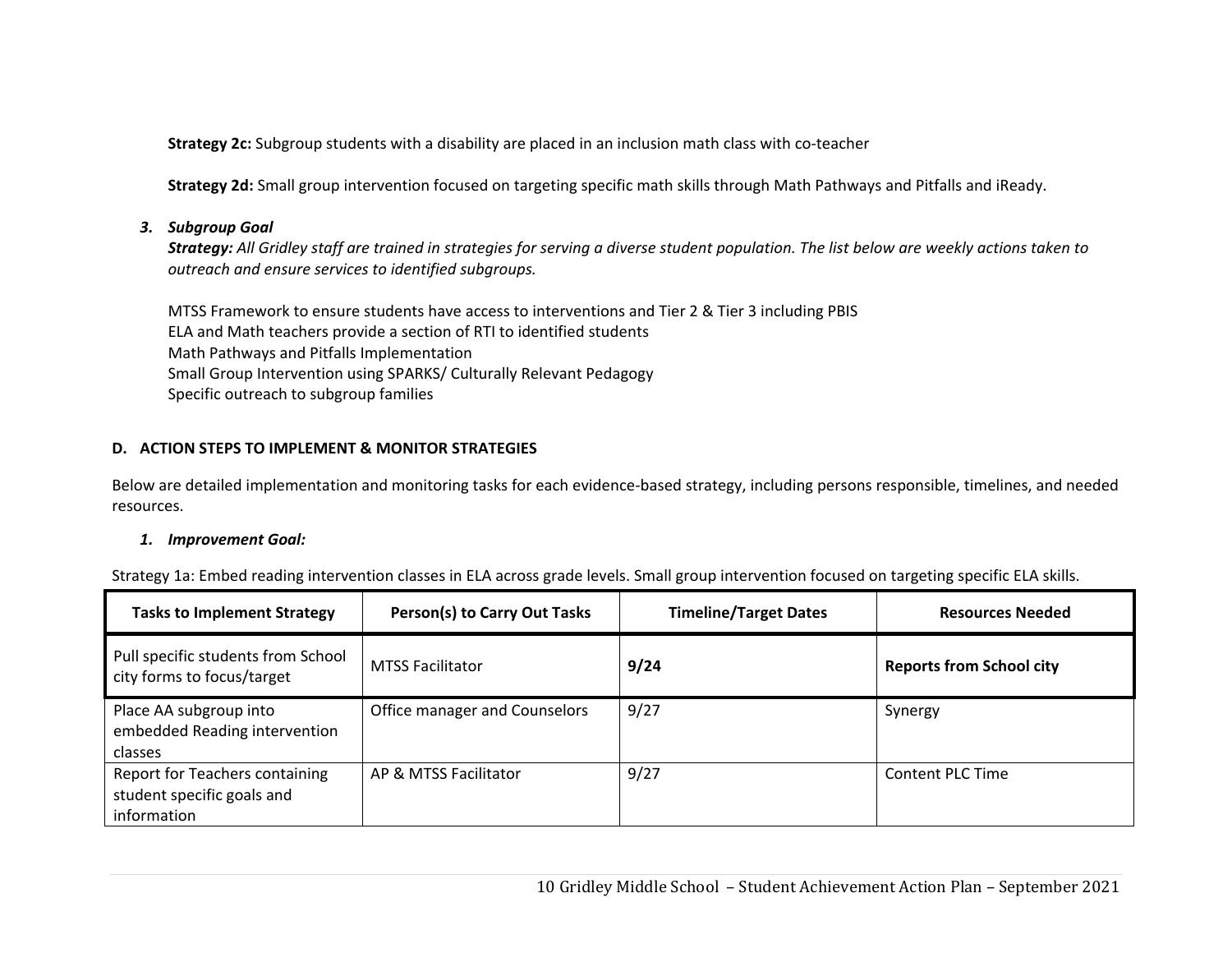| Content PLC discussion and<br>documentation of Teaching cycle | ELA and Intervention teachers       | Throughout the year<br>Tuesdays | Content PLC time<br><b>TEAMS notebook</b> |
|---------------------------------------------------------------|-------------------------------------|---------------------------------|-------------------------------------------|
| Tasks to Monitor, Assess, and<br>Adjust                       | <b>Person(s) to Carry Out Tasks</b> | <b>Timeline/Target Dates</b>    | <b>Resources Needed</b>                   |
| Content PLC discussion and                                    | ELA and Intervention teachers       | Throughout the year             | Content PLC time                          |
| documentation of Teaching cycle                               |                                     | Tuesdays                        | <b>TEAMS notebook</b>                     |
| Lesson plans, class observations                              | Administration                      | Weekly/monthly walk throughs    |                                           |

## Strategy 1b: Content based PLCs to specifically plan and work through the teaching cycle for the specific subgroup within the improvement goal

| <b>Tasks to Implement Strategy</b>                                                                                               | Person(s) to Carry Out Tasks | <b>Timeline/Target Dates</b> | <b>Resources Needed</b> |
|----------------------------------------------------------------------------------------------------------------------------------|------------------------------|------------------------------|-------------------------|
| PLC grade level meeting minutes<br>will reflect data conversations and<br>next steps for implementing small<br>group instruction | PLC grade level facilitators | Weekly                       |                         |
| PLC teams will establish PBIS plan<br>for classroom procedures                                                                   | <b>Teachers</b>              | Weekly                       |                         |
| <b>Tasks to Monitor, Assess, and</b><br>Adjust                                                                                   | Person(s) to Carry Out Tasks | <b>Timeline/Target Dates</b> | <b>Resources Needed</b> |
| Weekly PLC meeting minutes                                                                                                       | Administration               | Weekly                       |                         |
| PBIS plans                                                                                                                       | Administration               | Quarterly                    |                         |

#### *2. MATH Improvement Goal:*

Strategy 1a: Math intervention classes across grade levels for (AA) population.

| <b>Tasks to Implement Strategy</b>                               | Person(s) to Carry Out Tasks | <b>Timeline/Target Dates</b> | <b>Resources Needed</b>         |
|------------------------------------------------------------------|------------------------------|------------------------------|---------------------------------|
| Pull specific students from School<br>city forms to focus/target | <b>MTSS Facilitator</b>      | 9/24                         | <b>Reports from School city</b> |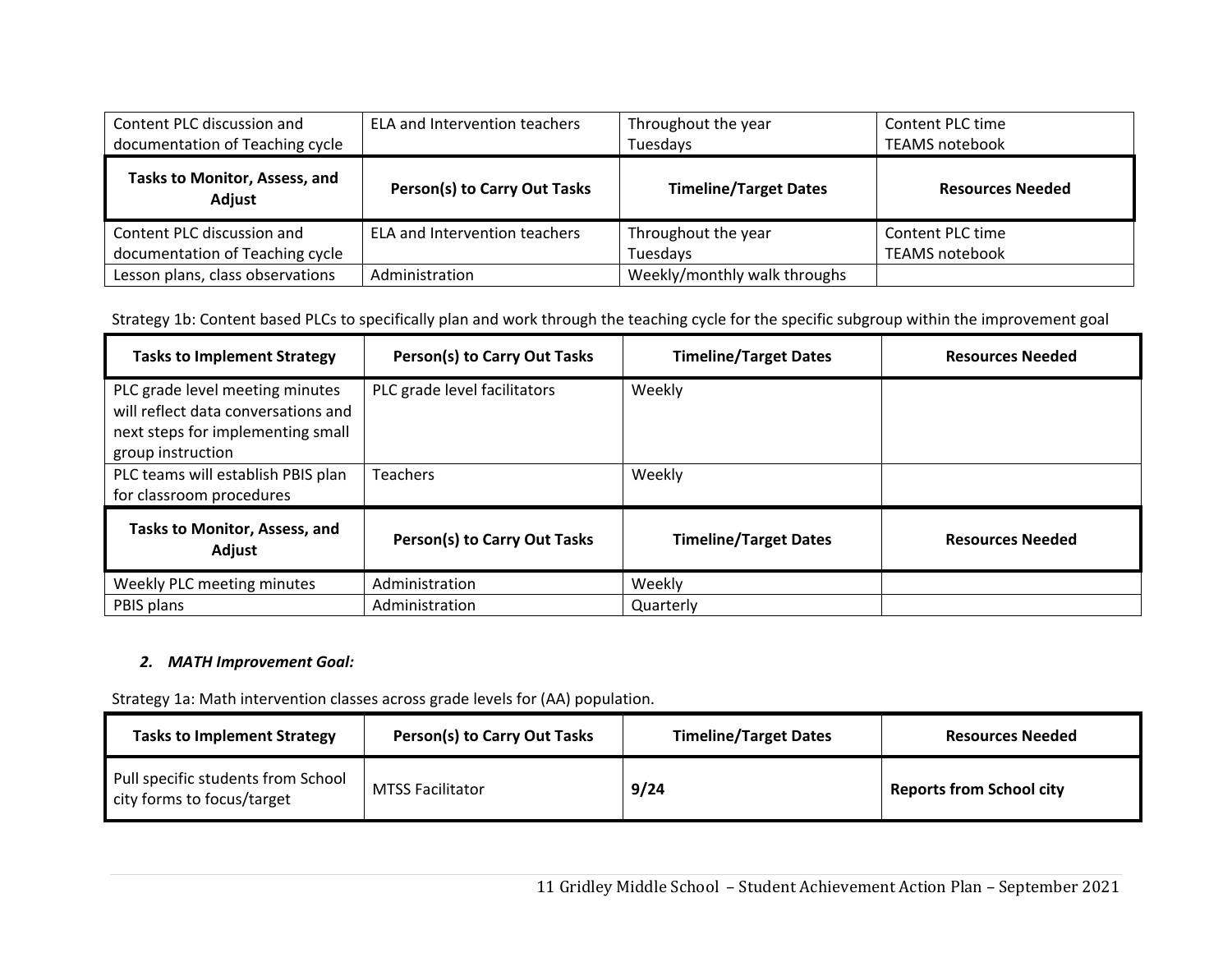| Place AA subgroup into embedded<br>Math intervention classes                       | Office manager and Counselors       | 9/27                            | Synergy                                                                                                |
|------------------------------------------------------------------------------------|-------------------------------------|---------------------------------|--------------------------------------------------------------------------------------------------------|
| <b>Report for Teachers containing</b><br>student specific goals and<br>information | AP & MTSS                           | 9/27                            | <b>Content PLC Time</b>                                                                                |
| Content PLC discussion and<br>documentation of teaching cycle                      | ELA and Intervention teachers       | Throughout the year<br>Tuesdays | Content PLC time<br>TEAMS notebook                                                                     |
| Math Pathways & Pitfalls<br>Implementation                                         | Math teachers and Ex Ed teachers    | Daily                           | Discussion builders poster, NCTM<br>professional development books<br>& guides, math manipulative kits |
|                                                                                    |                                     |                                 |                                                                                                        |
| Tasks to Monitor, Assess, and<br>Adjust                                            | <b>Person(s) to Carry Out Tasks</b> | <b>Timeline/Target Dates</b>    | <b>Resources Needed</b>                                                                                |
| Content PLC discussion and<br>documentation of Teaching cycle                      | ELA and Intervention teachers       | Throughout the year<br>Tuesdays | Content PLC time<br><b>TEAMS notebook</b>                                                              |
| <b>Implementation of Math</b><br>Pathways & Pitfalls                               | Math Teachers and Ex Ed Teachers    | Daily                           | Professional development<br>provided by West Ed                                                        |

Strategy 1b: *Content based PLCs to specifically plan and work through the teaching cycle for the specific subgroup within the improvement goal*

| <b>Tasks to Implement Strategy</b>                                                    | <b>Person(s) to Carry Out Tasks</b> | <b>Timeline/Target Dates</b> | <b>Resources Needed</b>            |
|---------------------------------------------------------------------------------------|-------------------------------------|------------------------------|------------------------------------|
| Content PLC discussion and<br>documentation of teaching cycle                         | Math and Intervention teachers      | Throughout the year          | Content PLC time<br>TEAMS notebook |
| Small group intervention using<br><b>SPARKS &amp; Culturally Relevant</b><br>Pedagogy | Teachers                            | Weekly                       |                                    |
| Tasks to Monitor, Assess, and<br>Adjust                                               | <b>Person(s) to Carry Out Tasks</b> | <b>Timeline/Target Dates</b> | <b>Resources Needed</b>            |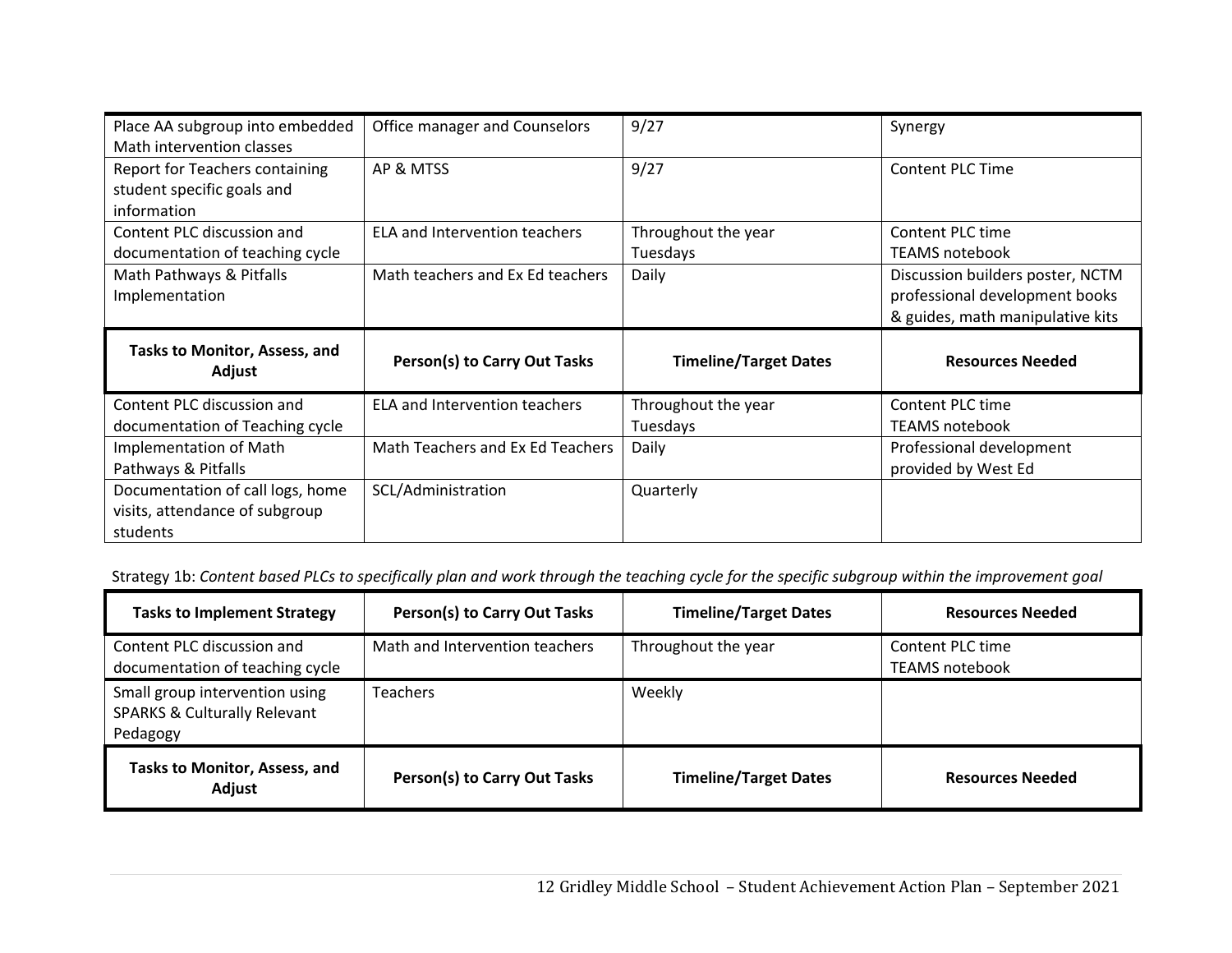| Lesson plans PLC meeting minutes | Math and Intervention teachers | Throughout the year          | <b>Content PLC time TEAMS</b> |
|----------------------------------|--------------------------------|------------------------------|-------------------------------|
|                                  |                                |                              | notebook                      |
| Lesson plans, class observations | Administration                 | Weekly/monthly walk throughs |                               |

#### *3. Subgroup Goal*

*Strategy: All Gridley staff are trained in strategies for serving a diverse student population. The list below are weekly actions taken to outreach and ensure services to identified subgroups.* 

| <b>Tasks to Implement Strategy</b>                                                                                                                                                                                                 | <b>Person(s) to Carry Out Tasks</b> | <b>Timeline/Target Dates</b> | <b>Resources Needed</b> |
|------------------------------------------------------------------------------------------------------------------------------------------------------------------------------------------------------------------------------------|-------------------------------------|------------------------------|-------------------------|
| Small group intervention using<br><b>SPARKS &amp; Culturally Relevant</b>                                                                                                                                                          | <b>Teachers</b>                     | Weekly                       |                         |
| Pedagogy<br>All classrooms using SPARKS and<br>Culturally Relevant Pedagogy to<br>support subgroups in all general/<br>Tier 1 classes                                                                                              | <b>Teachers</b>                     | Weekly                       |                         |
| Budget .2 Intervention classes for<br><b>ELA and Math teachers</b>                                                                                                                                                                 | Principal and Title 1 Coordinator   | Spring 2021                  |                         |
| Place AA subgroup needing extra<br>support into embedded Reading<br>intervention classes                                                                                                                                           | Office manager and Counselors       | 9/27                         | Synergy                 |
| Place AA subgroup needing extra<br>support into embedded Math<br>intervention classes                                                                                                                                              | Office manager and Counselors       | 9/27                         | Synergy                 |
| Response to Intervention-<br>Intervention classes for ELA and<br>Math are incorporated into the<br>daily schedule so that all<br>identified students participate.<br>Students selected through data<br>and teachers are focused on | <b>Teachers</b>                     | Aug - May                    |                         |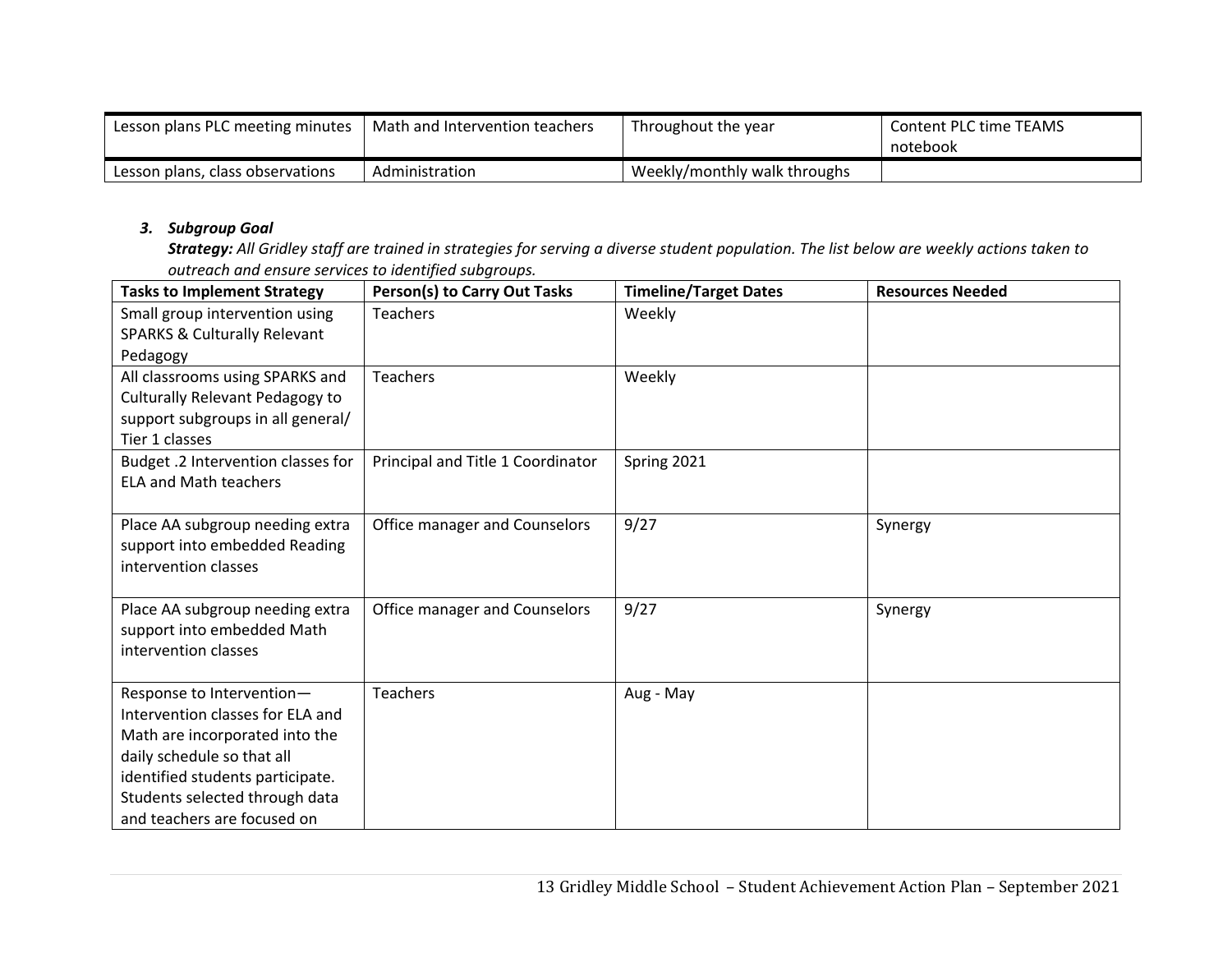| meeting individual learning         |                 |           |                                  |
|-------------------------------------|-----------------|-----------|----------------------------------|
| targets during this time.           |                 |           |                                  |
| <b>Implementation of Math</b>       | Teachers        | Quarterly |                                  |
| Pathways and Pitfalls - Teachers    |                 |           |                                  |
| will participate in professional    |                 |           |                                  |
| development on West Ed's            |                 |           |                                  |
| lessons and strategies, including   |                 |           |                                  |
| the use of Airtame technology to    |                 |           |                                  |
| increase engagement through         |                 |           |                                  |
| Promethean boards.                  |                 |           |                                  |
| Training on Math Pathways and       | Teachers        | Quarterly | MPP materials: discussion        |
| Pitfalls such as Discussion         |                 |           | Builders, manipulatives, Airtame |
| Builders and math manipulatives     |                 |           | technology                       |
| to support teachers with solid      |                 |           |                                  |
| Tier 1 instruction and Math         |                 |           |                                  |
| Interventions for subgroups         |                 |           |                                  |
| Increase student engagement         | <b>Teachers</b> | Weekly    |                                  |
| through the training and use of     |                 |           |                                  |
| West Ed materials, discussion       |                 |           |                                  |
| builder stems, Airtame              |                 |           |                                  |
| Advisory groups are determined      | Teachers        | Daily     |                                  |
| using IXL diagnostics data and      |                 |           |                                  |
| classroom progress.                 |                 |           |                                  |
| Advisory classes are built into the | Counselor       | Quarterly |                                  |
| schedule so that all students are   |                 |           |                                  |
| supported with individual needs     |                 |           |                                  |
| Advisory classes focus on           | Teachers        | Daily     |                                  |
| targeted enrichment or skills;      |                 |           |                                  |
| teachers hold individual            |                 |           |                                  |
| conferences with students           |                 |           |                                  |
| regarding goals, completions of     |                 |           |                                  |
| assignments and organizing.         |                 |           |                                  |
| Teachers review students' data      |                 |           |                                  |
| and grades with all students and    |                 |           |                                  |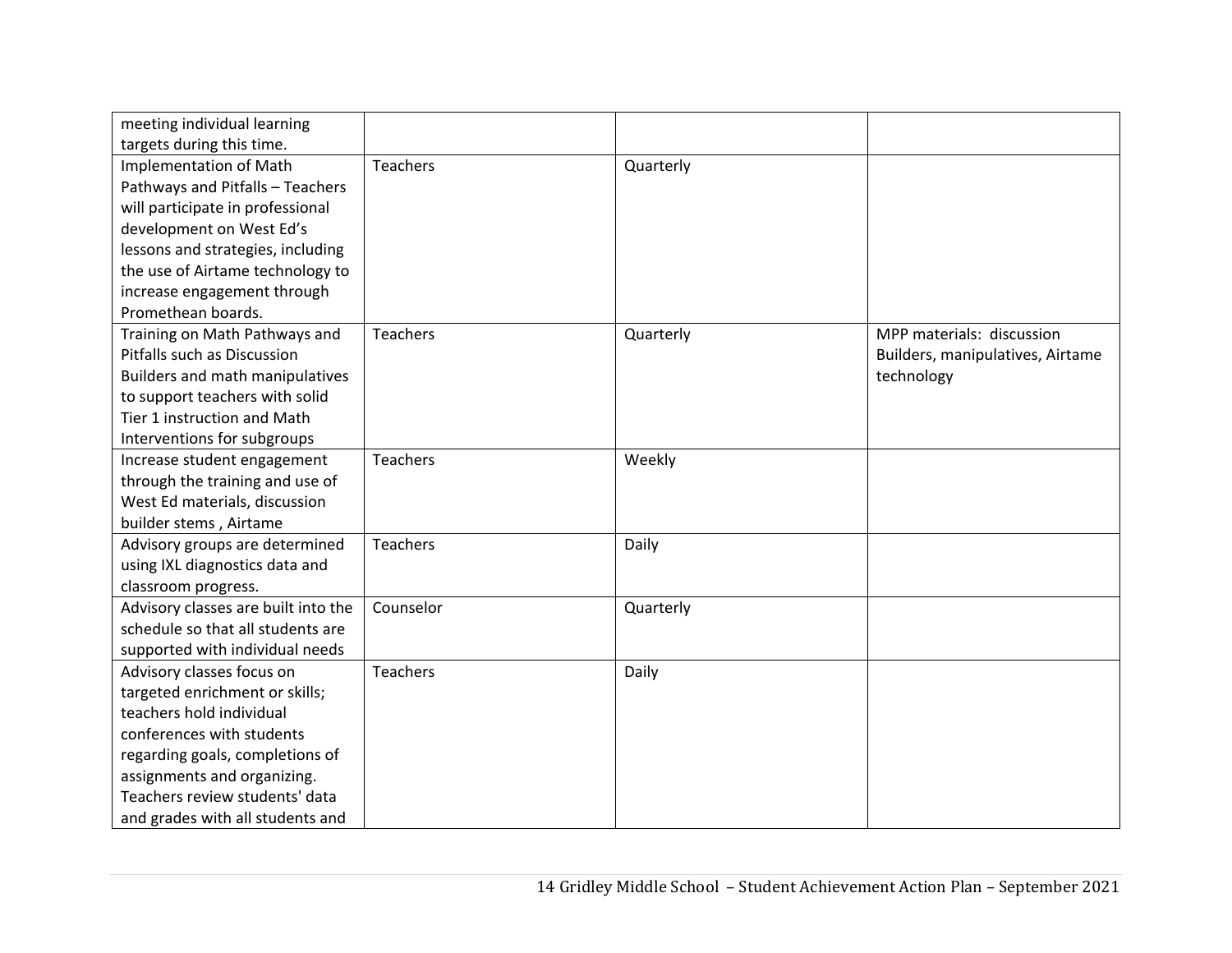| help the student to create plan to |                      |                 |          |
|------------------------------------|----------------------|-----------------|----------|
| make up any work                   |                      |                 |          |
| Analysis of subgroup data, short   | Teachers             | 3x/week         | PLC time |
| cycle assessment and formative     |                      |                 |          |
| assessment with planning of        |                      |                 |          |
| instructional strategies to target |                      |                 |          |
| needed standards/ skills           |                      |                 |          |
| Coach, model and support           | Principal            | PD - Semester 2 |          |
| teachers using video exemplars     |                      |                 |          |
| from own teaching staff of CRC     |                      |                 |          |
| strategies/ SPARKS                 |                      |                 |          |
| <b>Professional Development</b>    | CRC department       | Quarterly       |          |
| provided to all teachers from      |                      |                 |          |
| TUSD's CRC department to           |                      |                 |          |
| provide a specific focus on our    |                      |                 |          |
| AA students to create supportive,  |                      |                 |          |
| relevant classrooms through        |                      |                 |          |
| engagement strategies that give    |                      |                 |          |
| access, and allow for input and    |                      |                 |          |
| opportunities to AA students       |                      |                 |          |
| Outreach to families of            | SCL/Administration   | Quarterly       |          |
| subgroups                          |                      |                 |          |
|                                    |                      |                 |          |
| MTSS Process used to ensure        | MTSS Team & Teachers | Monthly         |          |
| access to Tier 2 and Tier 3        |                      |                 |          |
| intervention for content and       |                      |                 |          |
| behavior                           |                      |                 |          |
| Data analyzed after Short Cycle    | Teachers             |                 |          |
| Assessments and students are       |                      |                 |          |
| scheduled according to need for    |                      |                 |          |
| Tier 2 interventions for both ELA  |                      |                 |          |
| and Math                           |                      |                 |          |
| Teachers will provide RTI using    | <b>Teachers</b>      | Weekly          |          |
| small group instruction and        |                      |                 |          |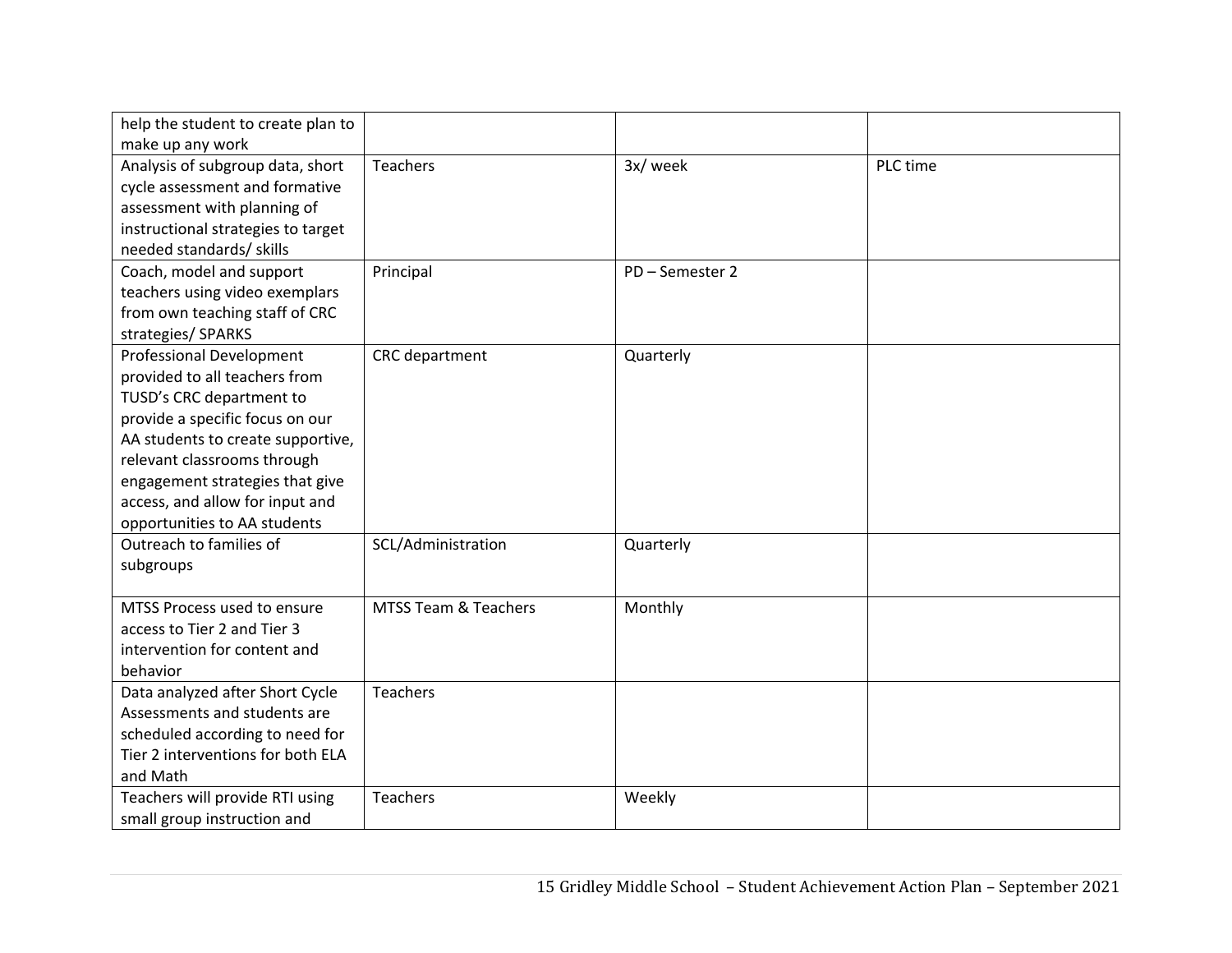| differentiation within the general<br>class                                                               |                                     |                              |                         |
|-----------------------------------------------------------------------------------------------------------|-------------------------------------|------------------------------|-------------------------|
| Tutoring available after school for<br>Tier 3 tutoring for both ELA and<br>Math                           | <b>Teachers</b>                     | Weekly                       |                         |
| <b>Tasks to Monitor, Assess, and</b><br>Adjust                                                            | <b>Person(s) to Carry Out Tasks</b> | <b>Timeline/Target Dates</b> | <b>Resources Needed</b> |
| Lesson Plans                                                                                              | Administration                      | Weekly                       |                         |
| Data from Short Cycle<br>Assessments to allow for<br>rescheduling students into<br>Advisory based on need | Administration                      | Quarterly                    |                         |
| Documentation of call logs, home<br>visits, attendance of subgroup<br>students                            | SCL/ Administration                 | Quarterly                    |                         |
| Monthly MTSS Process                                                                                      | Administration                      | Monthly                      |                         |
| Lesson plans for 1 Section of RTI<br>for students                                                         | Administration                      | Weekly                       |                         |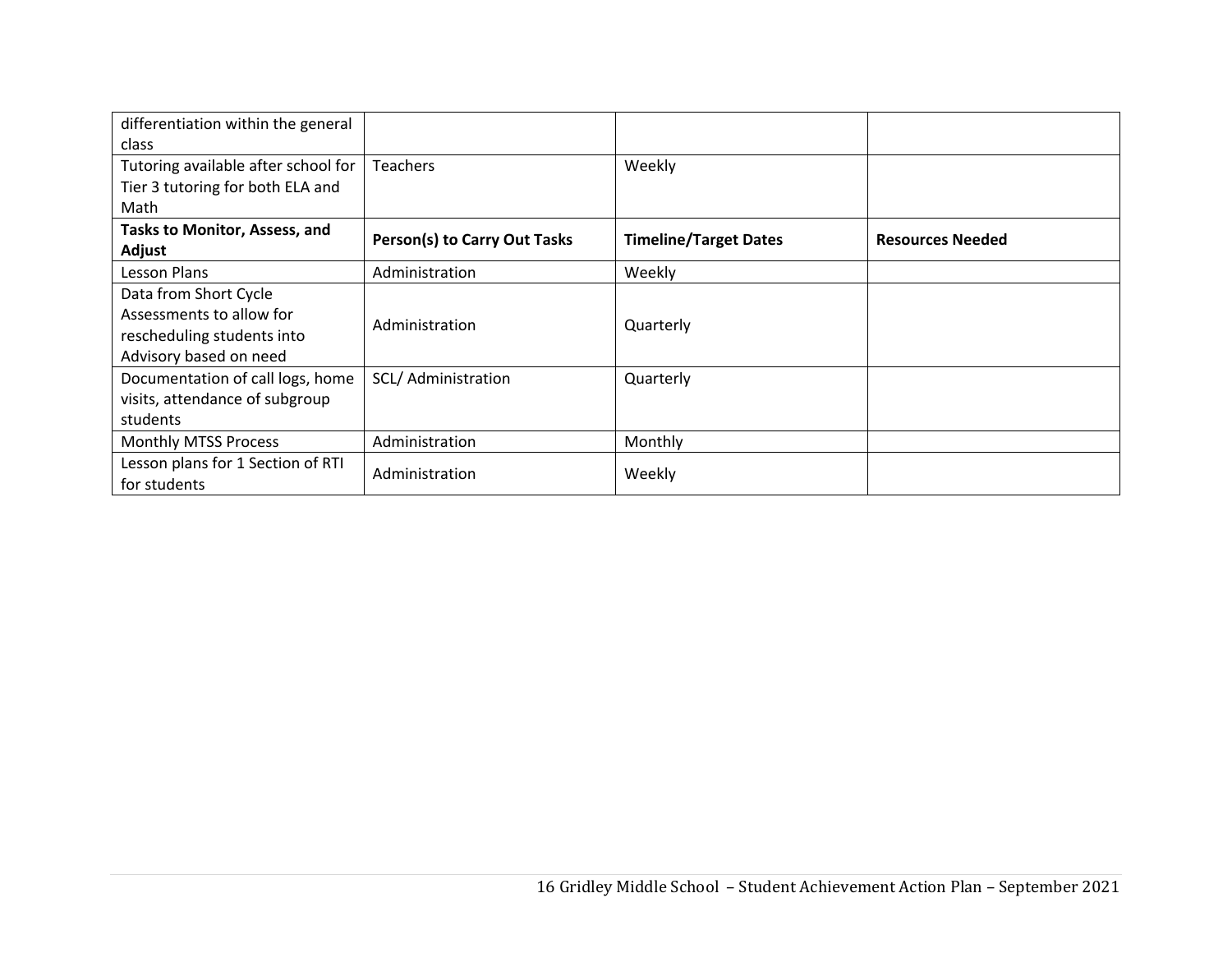## **5. Progress Monitoring**

During the 2021‐2022 School Year, TUSD is strategically utilizing short cycle assessments from the following curricular adoptions: *Benchmark Advance, Eureka,* and *IXL*. These assessments are expected to be implemented at designated sites.

Short cycle assessments are designed to provide teachers with immediate feedback on students' performance towards standards mastery during the instructional cycle. By having set timeframes for providing short cycle assessments, teachers can engage in meaningful dialogue using actionable data during PLC/CTTs regarding students' growth and performance over time, and plan instruction to ensure students are on target to meet grade level standards. The schedule below shows the points at which the short cycle assessments take place.

| 2nd Grade                                                                                                                                                                                                                                                               | 3 <sup>rd</sup> Grade                                                                                                                                                                                                                                                          | 4 <sup>th</sup> Grade                                                                                                                                                                                                                                                          | 5 <sup>th</sup> Grade                                                                                                                                                                                                                                                          |
|-------------------------------------------------------------------------------------------------------------------------------------------------------------------------------------------------------------------------------------------------------------------------|--------------------------------------------------------------------------------------------------------------------------------------------------------------------------------------------------------------------------------------------------------------------------------|--------------------------------------------------------------------------------------------------------------------------------------------------------------------------------------------------------------------------------------------------------------------------------|--------------------------------------------------------------------------------------------------------------------------------------------------------------------------------------------------------------------------------------------------------------------------------|
| <b>Benchmark</b>                                                                                                                                                                                                                                                        | <b>Benchmark</b>                                                                                                                                                                                                                                                               | <b>Benchmark</b>                                                                                                                                                                                                                                                               | <b>Benchmark</b>                                                                                                                                                                                                                                                               |
| Advanced:<br>Unit 1 : by Sept. 24th<br>Unit 2: by Oct. 7th<br>Unit 3: by Oct. 29th<br>Unit 4: by Nov. 19th<br>Unit 5: by Dec. 10th<br>Unit 6: by Jan. 14th<br>Unit 7: by Feb. 4th<br>Unit 8: by March 4th<br>Unit 9: by April 1st<br>(optional)<br>Unit 10: by May 13th | <b>Advanced:</b><br>Unit 1 : by Sept. 10th<br>Unit 2: by Oct. 1st<br>Unit 3: by Oct. 29th<br>Unit 4: by Nov. 19th<br>Unit 5: by Dec. 10th<br>Unit 6: by Jan. 14th<br>Unit 7: by Feb. 4th<br>Unit 8: by March 4th<br>Unit 9: by April 1st<br>(optional)<br>Unit 10: by May 13th | <b>Advanced:</b><br>Unit 1 : by Sept. 10th<br>Unit 2: by Oct. 1st<br>Unit 3: by Oct. 29th<br>Unit 4: by Nov. 19th<br>Unit 5: by Dec. 10th<br>Unit 6: by Jan. 14th<br>Unit 7: by Feb. 4th<br>Unit 8: by March 4th<br>Unit 9: by April 1st<br>(optional)<br>Unit 10: by May 13th | <b>Advanced:</b><br>Unit 1 : by Sept. 10th<br>Unit 2: by Oct. 1st<br>Unit 3: by Oct. 29th<br>Unit 4: by Nov. 19th<br>Unit 5: by Dec. 10th<br>Unit 6: by Jan. 14th<br>Unit 7: by Feb. 4th<br>Unit 8: by March 4th<br>Unit 9: by April 1st<br>(optional)<br>Unit 10: by May 13th |
| 2nd Grade Eureka                                                                                                                                                                                                                                                        | <b>3rd Grade Eureka</b>                                                                                                                                                                                                                                                        | <b>4th Grade Eureka</b>                                                                                                                                                                                                                                                        | <b>5th Grade Eureka</b>                                                                                                                                                                                                                                                        |
| Math:<br>Module 1: by Aug.<br>18th<br>Module 2: by Aug.<br>27th<br>Module 3: by Sept.<br>24th                                                                                                                                                                           | Math:<br>Module 1: by Aug.<br>27 <sub>th</sub><br>Module 2: by Sept.<br>21st<br>Module 3: by<br>Nov.12th                                                                                                                                                                       | Math:<br>Module 1: by Aug.<br>27th<br>Module 2: by Sept.<br>17 <sub>th</sub><br>Module 3: by Oct.<br>22nd                                                                                                                                                                      | Math:<br>Module 1: by Aug.<br>20 <sub>th</sub><br>Module 2: by Oct. 1st<br>Module 3: by Nov.<br>19 <sub>th</sub>                                                                                                                                                               |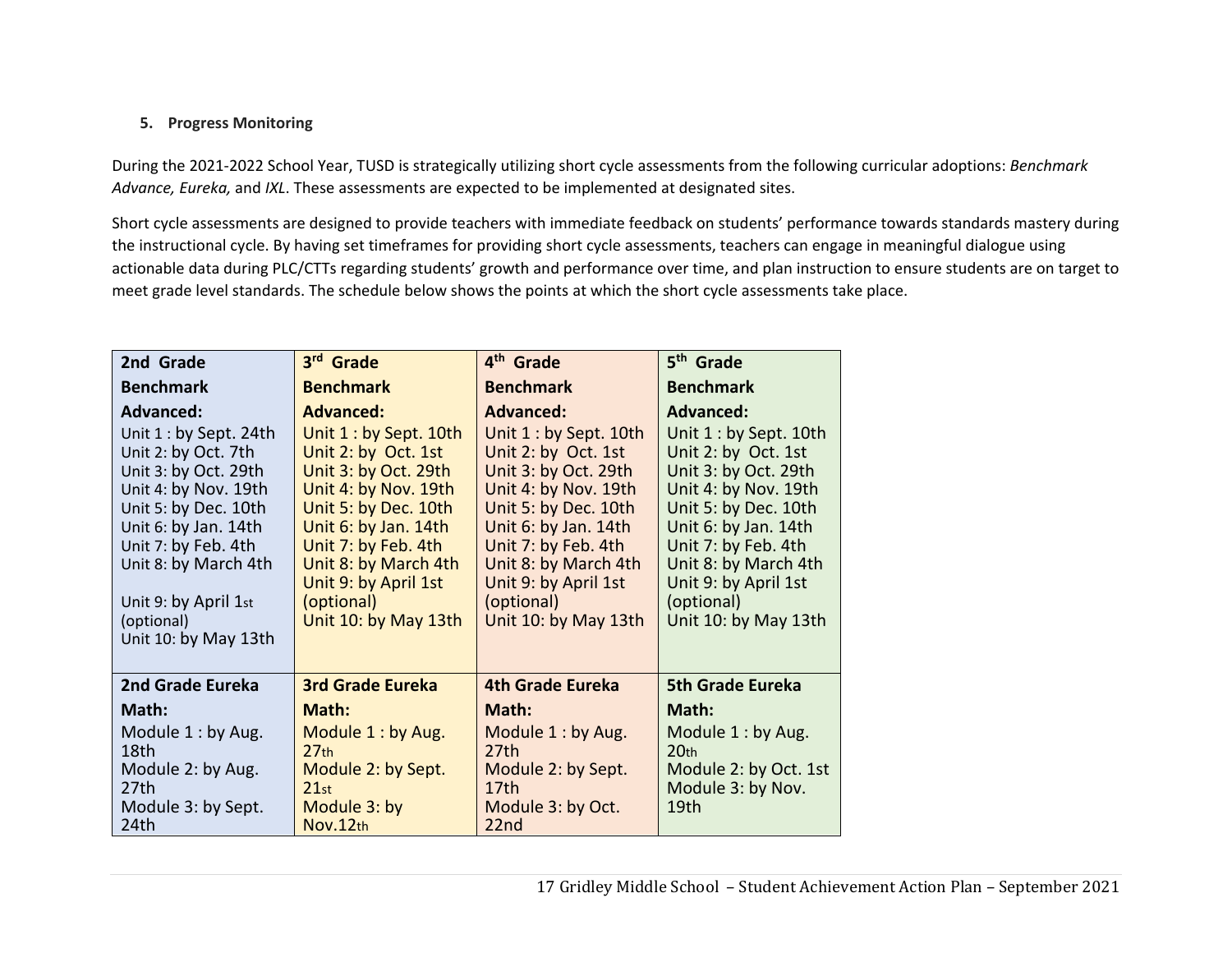| Module 4: by Nov.<br>19th<br>Module 5: by Jan.<br>21st<br>Module 6: by Feb.<br>18th<br>Module 7: by April<br>14th (optional)<br>Module 8: by May<br>13th                                                                                                  | Module 4: by Jan. 7th<br>Module 5: by Feb.<br>$11$ th<br>Module 6: by April 1st<br>(optional)<br>Module 7: by May<br>7th | Module 5: by Jan<br>21st<br>Module 6: by March<br>10th<br>Module 4: by April<br>22nd (optional)<br>Module 7: by May<br>20th | Module 4: by Jan.<br>14 <sub>th</sub><br>Module 5: by March<br>10th<br>Module 6: by April<br>22nd (optional) |
|-----------------------------------------------------------------------------------------------------------------------------------------------------------------------------------------------------------------------------------------------------------|--------------------------------------------------------------------------------------------------------------------------|-----------------------------------------------------------------------------------------------------------------------------|--------------------------------------------------------------------------------------------------------------|
| 6-11 IXL Continuous Diagnostic Assessments:<br>Window #1: Aug. $16 - 27$<br>Window #2: Sept. $13 - 24$<br>Window #3: Oct. 25 - Nov. 5<br>Window #4: Dec. $1 - 14$<br>Window #5: Jan. $18 - 28$<br>Window #6: Feb. 28 – Mar. 10<br>Window #7: May $2 - 13$ |                                                                                                                          |                                                                                                                             |                                                                                                              |

#### **Next Steps**

#### **Project Elevate and TUSD Goals for Short Cycle Assessment**

Project Elevate is a two-year program of structured support to improve teaching and learning which results in significant student academic gains. The support is focused in three areas: (1) Talent Management: to develop a comprehensive system to support an environment or effective recruitment, on‐going support, and retention; (2) Culture: to cultivate a strong culture where high expectations for all learners are evident and embraced by school; and (3) Instructional Infrastructure: to implement high quality curriculum and instruction, including an observation and feedback system and a cohesive assessment system focused on data driven decision making and data driven instruction.

This program is sponsored by the Arizona Department of Education and will provide ongoing mentoring for the principal, professional learning for the site's leadership team, and collaboration with district leadership. The Short-term goals are: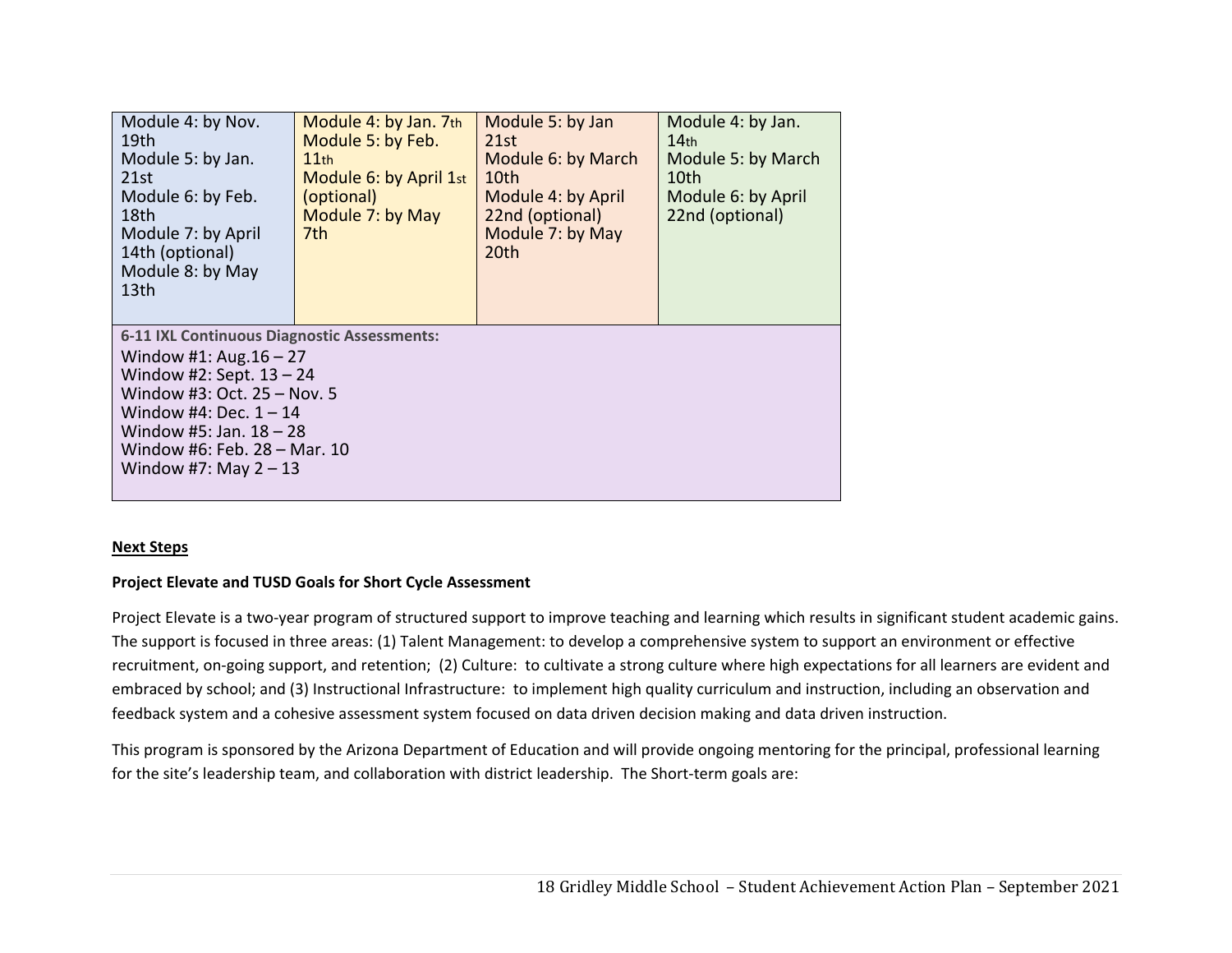• Develop equitable instructional infrastructure that includes high‐quality curriculum and instruction, observation and feedback, and a cohesive assessment system focused on data driven instruction

- Improve culture of equity, learning and high expectations for all
- Establish effective talent management systems

The long‐term goals are:

- Improve equity‐focused leadership competencies
- Improve teacher practices
- Achieve significant gains in student achievement
- Reduce achievement gaps between student subgroups
- Sustain highly effective equitable LEA and school systems

TUSD's D and F rated schools will participate in Project Elevate, beginning in the SY 2021-22. Concurrently, these 18 schools have shifted their assessment protocol to administer short cycle assessments to be more responsive to 'in the moment' instructional practices. This shift away from deficit-oriented strategies such as benchmark testing toward authentic, formative assessments will improve student learning. TUSD's goals in collaboration with Project Elevate are:

- To transform assessments districtwide to an ongoing formative cycle that teachers are in control of
- To utilize assessments as a strategy for learning rather than of learning.
- To shift current assessment and instructional practices for Project Elevate schools to a formative assessment model.
- To utilize short‐cycle assessments with Project Elevate